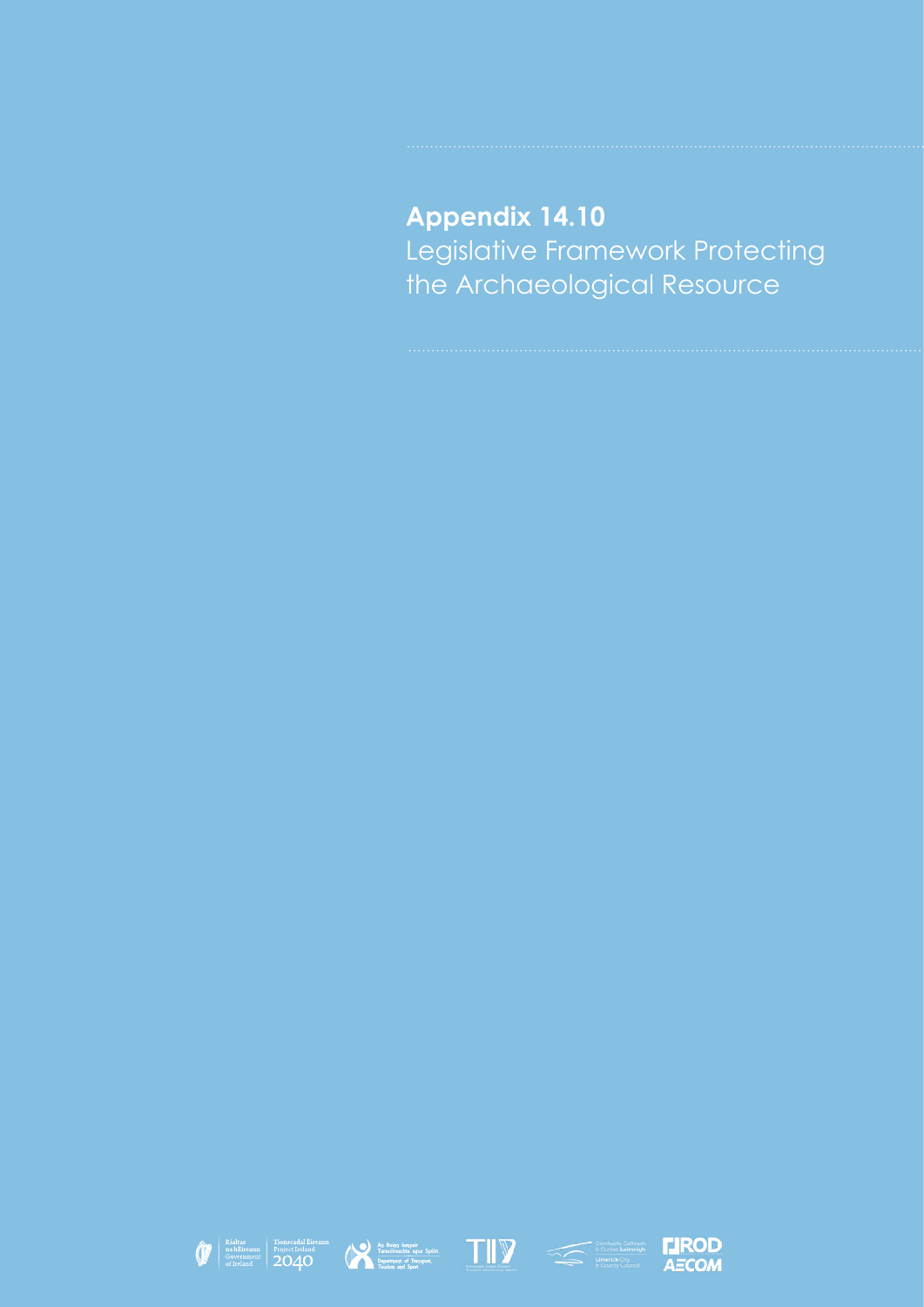# **APPENDIX 14.10 Legislative Framework Protecting the Archaeological Resource**

## **Protection of Cultural Heritage**

The cultural heritage in Ireland is safeguarded through national and international policy designed to secure the protection of the cultural heritage resource to the fullest possible extent (Department of Arts, Heritage, Gaeltacht and the Islands 1999, 35). This is undertaken in accordance with the provisions of the European Convention on the Protection of the Archaeological Heritage (Valletta Convention), ratified by Ireland in 1997.

#### **The Archaeological Resource**

The National Monuments Acts 1930 to 2014 and relevant provisions of the National Cultural Institutions Act 1997 are the primary means of ensuring the satisfactory protection of archaeological remains, which includes all man-made structures of whatever form or date except buildings habitually used for ecclesiastical purposes. A National Monument is described as 'a monument or the remains of a monument the preservation of which is a matter of national importance by reason of the historical, architectural, traditional, artistic or archaeological interest attaching thereto' (National Monuments Act 1930 Section 2).

A number of mechanisms under the National Monuments Act are applied to secure the protection of archaeological monuments. These include the Register of Historic Monuments, the Record of Monuments and Places, and the placing of Preservation Orders and Temporary Preservation Orders on endangered sites.

## **Ownership and Guardianship of National Monuments**

The Minister may acquire national monuments by agreement or by compulsory order. The state or local authority may assume guardianship of any national monument (other than dwellings). The owners of national monuments (other than dwellings) may also appoint the Minister or the local authority as guardian of that monument if the state or local authority agrees. Once the site is in ownership or guardianship of the state, it may not be interfered with without the written consent of the Minister.

## **Register of Historic Monuments**

Section 5 of the 1987 Act requires the Minister to establish and maintain a Register of Historic Monuments. Historic monuments and archaeological areas present on the register are afforded statutory protection under the 1987 Act. Any interference with sites recorded on the register is illegal without the permission of the Minister. Two months' notice in writing is required prior to any work being undertaken on or in the vicinity of a registered monument. The register also includes sites under Preservation Orders and Temporary Preservation Orders. All registered monuments are included in the Record of Monuments and Places.

## **Preservation Orders and Temporary Preservation Orders**

Sites deemed to be in danger of injury or destruction can be allocated Preservation Orders under the 1930 Act. Preservation Orders make any interference with the site illegal. Temporary Preservation Orders can be attached under the 1954 Act. These perform the same function as a Preservation Order but have a time limit of six months, after which the situation must be reviewed. Work may only be undertaken on or in the vicinity of sites under Preservation Orders with the written consent, and at the discretion, of the Minister.

## **Record of Monuments and Places**

Section 12(1) of the 1994 Act requires the Minister for Arts, Heritage, Gaeltacht and the Islands (now the Minister for Culture, Heritage and the Gaeltacht) to establish and maintain a record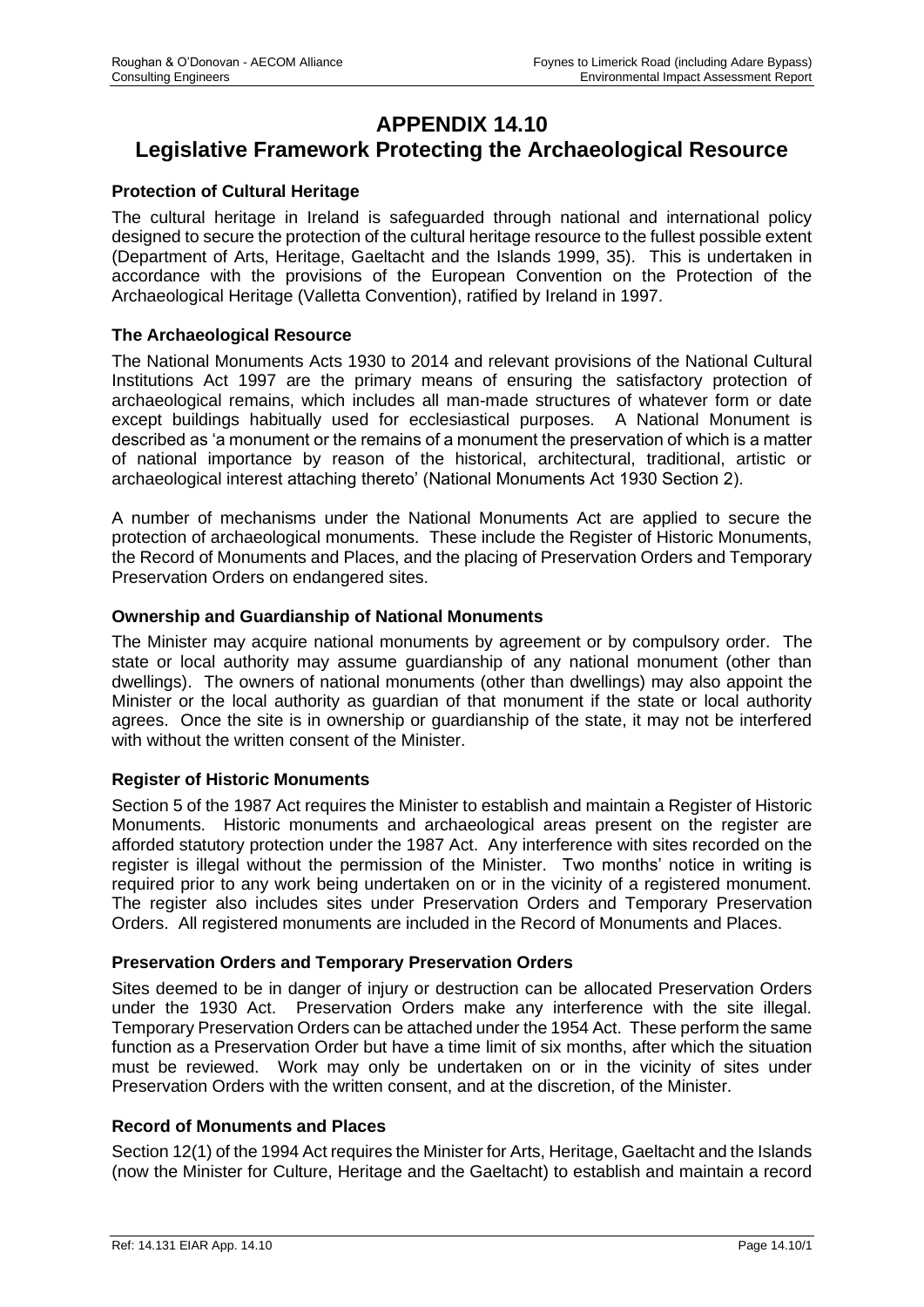of monuments and places where the Minister believes that such monuments exist. The record comprises a list of monuments and relevant places and a map/s showing each monument and relevant place in respect of each county in the state. All sites recorded on the Record of Monuments and Places receive statutory protection under the National Monuments Act 1994. All recorded monuments on the proposed development site are represented on the accompanying maps.

Section 12(3) of the 1994 Act provides that 'where the owner or occupier (other than the Minister for Arts, Heritage, Gaeltacht and the Islands) of a monument or place included in the Record, or any other person, proposes to carry out, or to cause or permit the carrying out of, any work at or in relation to such a monument or place, he or she shall give notice in writing to the Minister of Arts, Heritage, Gaeltacht and the Islands to carry out work and shall not, except in the case of urgent necessity and with the consent of the Minister, commence the work until two months after the giving of notice'.

Under the National Monuments (Amendment) Act 2004, anyone who demolishes or in any way interferes with a recorded site is liable to a fine not exceeding €3,000 or imprisonment for up to 6 months. On summary conviction and on conviction of indictment, a fine not exceeding €10,000 or imprisonment for up to 5 years is the penalty. In addition, they are liable for costs for the repair of the damage caused.

In addition to this, under the European Communities (Environmental Impact Assessment) Regulations 1989, Environmental Impact Statements (EIS) are required for various classes and sizes of development project to assess the impact the proposed development will have on the existing environment, which includes the cultural, archaeological and built heritage resources. These document's recommendations are typically incorporated into the conditions under which the proposed development must proceed, and thus offer an additional layer of protection for monuments which have not been listed on the RMP.

# **The Planning and Development Act 2000**

Under planning legislation, each local authority is obliged to draw up a Development Plan setting out their aims and policies with regard to the growth of the area over a five-year period. They cover a range of issues including archaeology and built heritage, setting out their policies and objectives with regard to the protection and enhancement of both. These policies can vary from county to county. The Planning and Development Act 2000 recognises that proper planning and sustainable development includes the protection of the archaeological heritage. Conditions relating to archaeology may be attached to individual planning permission.

# **Limerick County Development Plan 2010–2016 (as extended)**

## *Objective EH O25: Preservation of the Archaeological Heritage*

It is the objective of the Council to seek the preservation (in situ, or at a minimum, preservation by record) of all known sites and features of historical and archaeological interest. This is to include all the sites listed in the Record of Monuments and Places as established under Section 12 of the National Monuments (Amendment) Act 1994.

## *Objective EH O26: Preservation of the unrecorded/newly discovered archaeological heritage*

It is the objective of the council to protect and preserve (in situ, or at a minimum, preservation by record) all sites and features of historical interest discovered subsequent to the publication of the Record of Monuments and Places.

## *Objective EH O27: Protection of the setting of archaeological monuments*

It is the objective of the council to ensure that any proposed development shall not have a negative impact on the character or setting of an archaeological monument.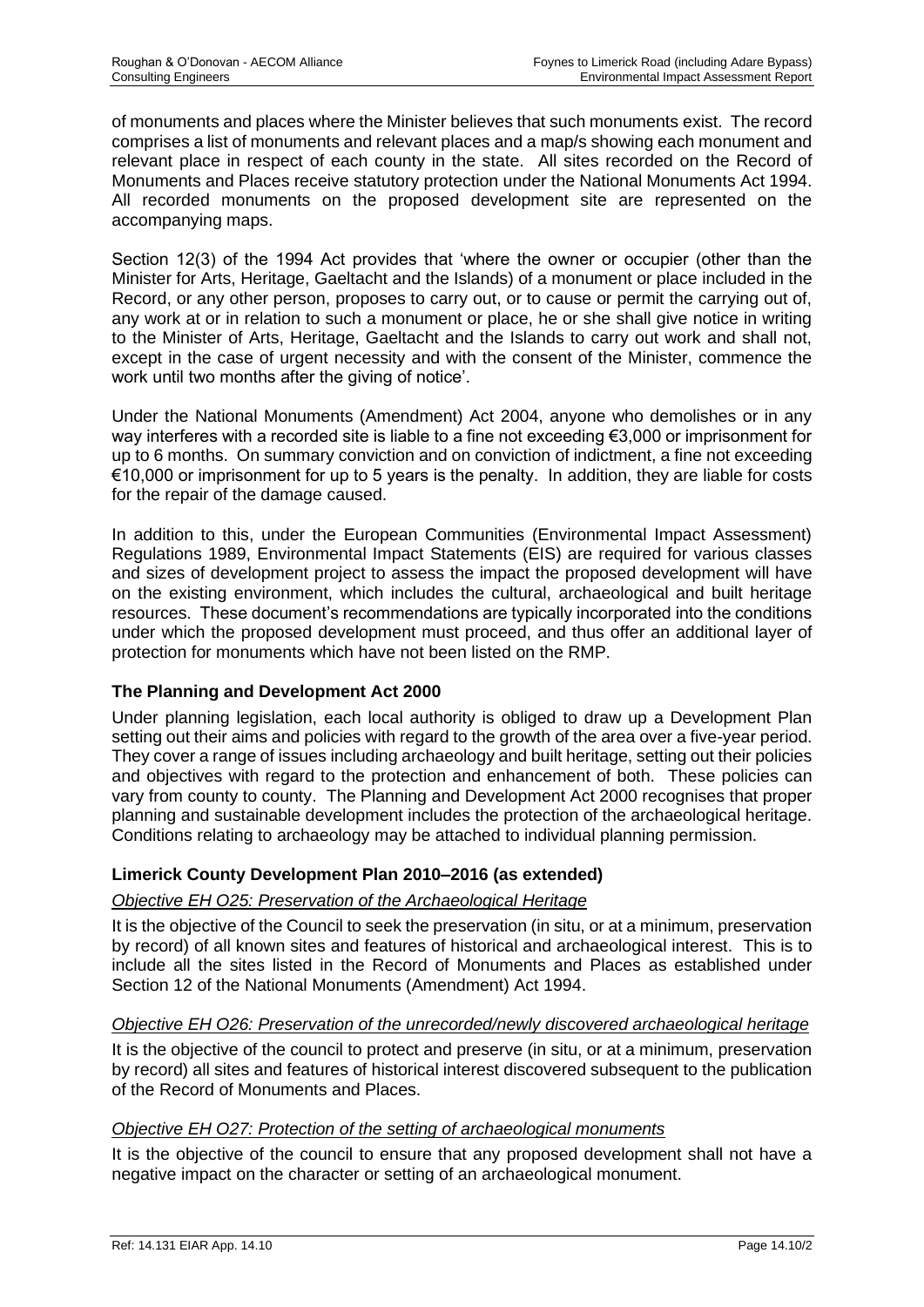## *Objective EH027A: Preservation of the Underwater Archaeological Heritage*

It is the objective of the Council to seek the preservation (in situ, or at a minimum, preservation by record) of all known and all previously unrecorded sites and features of historical and archaeological record in riverine, lacustrine, estuarine and or marine environments.

#### *Objective EH O29: Assessment and recognition of archaeological landscapes*

It is an objective of the council to designate archaeological landscapes as part of an ongoing appraisal for Historic Landscape Characterisation of the County.

#### *Objective EH O30: Raise public awareness and encourage active participation*

It is an objective of the Council to generally raise public awareness of the archaeological and historic heritage and to assist and encourage active participation by the public following consultation with National Monuments Service, in the conservation, consolidation and presentation of landmark sites, where this is appropriate and subject to available resources.

#### **Askeaton Local Area Plan (2015 – 2021)**

*Objective EH 3: Archaeology*

It is the objective of the Council:

(a) to seek the preservation (in situ, or at a minimum, preservation by record) of all known sites and features of historical and archaeological interest. This is to include all the sites listed in the Record of Monuments and Places as established under Section 12 of the National Monuments (Amendment) Act 1994.

(b) to protect and preserve (in situ, or at a minimum, preservation by record) all sites and features of historical interest discovered subsequent to the publication of the Record of Monuments and Places.

(c) to ensure that any proposed development shall not have a negative impact on the character or setting of an archaeological monument.

(d) that the area of a monument and the associated buffer area shall not be included as part of the open space requirement demanded of a specific development, but should be additional to the required open spaces, and if appropriate, where such a monument lies within a development, a conservation and/or management plan for that monument shall be submitted as part of the landscape plan for that development.

## **Rathkeale Local Area Plan (2012 – 2018, extended until 2022)**

#### *Objective EH 3: Archaeology*

It is the objective of the Council to:

(a) seek the preservation (in situ, or at a minimum, preservation by record) of all known sites and features of historical and archaeological interest. This is to include all the sites listed in the Record of Monuments and Places as established under Section 12 of the National Monuments (Amendment) Act 1994.

(b) protect and preserve (in situ, or at a minimum, preservation by record) all sites and features of historical interest discovered subsequent to the publication of the Record of Monuments and Places.

(c) ensure that any proposed development shall not have a negative impact on the character or setting of an archaeological monument.

(d) the area of a monument and the associated buffer area shall not be included as part of the open space requirement demanded of a specific development, but should be additional to the required open spaces, and